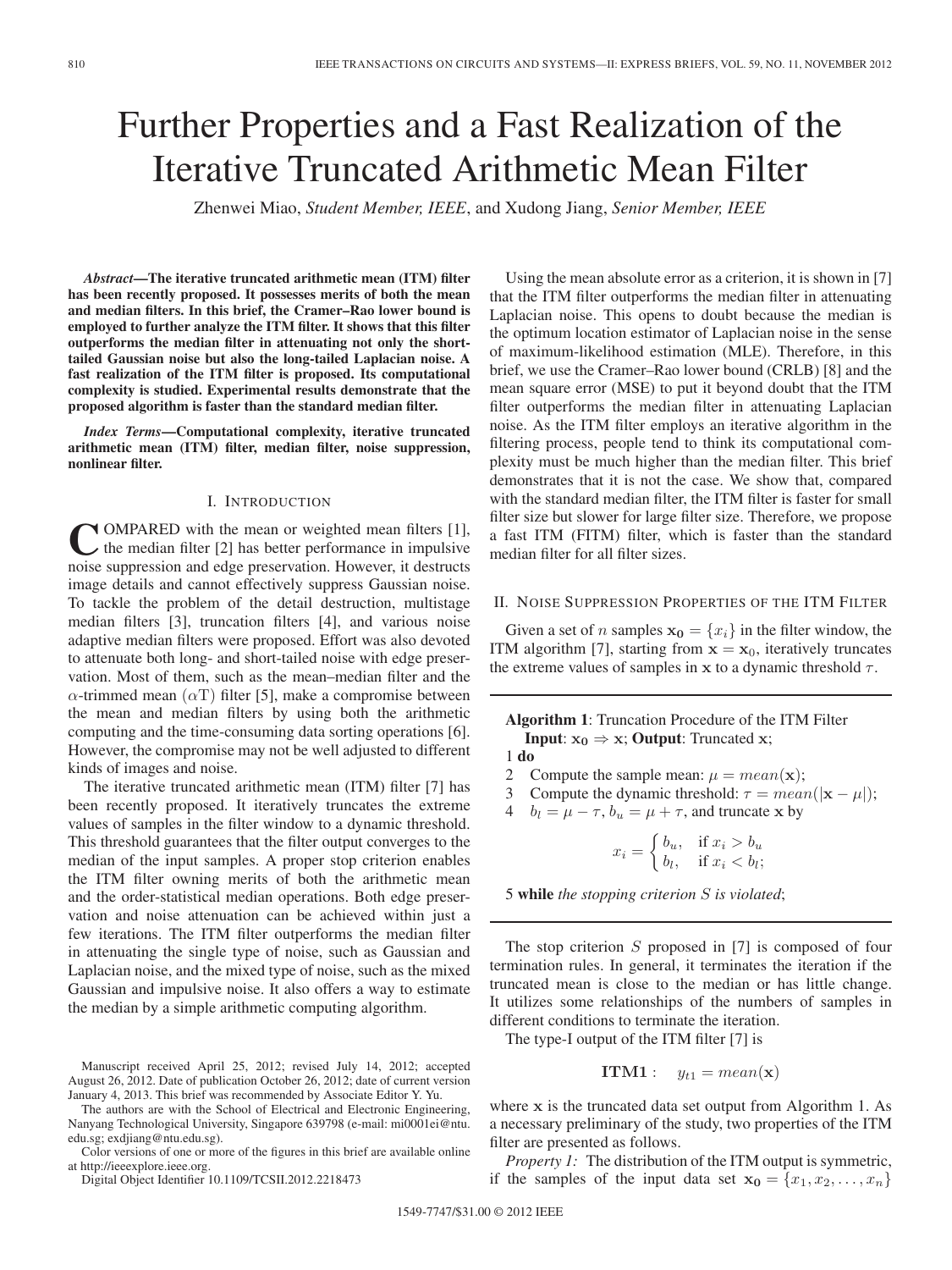TABLE I CRLB AND MSE OF SAMPLE MEAN  $\mu$  and Median  $\phi$ 

|                 | CRL B           | $MSE(\mu)$   | MSE(φ                                               |
|-----------------|-----------------|--------------|-----------------------------------------------------|
| Gaussian noise  | $\sigma^2/n$    | $\sigma^2/n$ | $\frac{2(n+2)}{2}$                                  |
| Laplacian noise | $\sigma^2/(2n)$ | $\sigma^2/n$ | K(m,r)<br>$\sum_{r=0}^{m} \frac{K(m,r)}{(m+r+1)^2}$ |

are independent identically distributed (i.i.d.) samples of the random variable  $X$  with a symmetric distribution around the symmetry center a.

*Proof:* If  $x_i$  is symmetric around  $a, 2a - x_i$  has the same distribution as  $x_i$ . Thus, the ITM output  $y_{t1}(x_1, x_2, \ldots, x_n)$  has the same distribution as  $y_{t1}(2a - x_1, 2a - x_2, \ldots, 2a - x_n)$ , which is equal to  $2a - y_{t1}(x_1, x_2,...,x_n)$  because the ITM filter is invariant to scale and shift [7]. It follows that the distribution of  $y_{t1}$  is symmetric around a.

*Property 2:* The output of the ITM filter is an unbiased estimate of the population mean of X, if the samples in  $x_0 =$  ${x_1, x_2,...,x_n}$  are i.i.d. samples of the random variable X with a symmetric distribution around the symmetry center a.

*Proof:* As  $x_i$  is symmetrically distributed around  $a$ ,  $E{X} = a$ . Similarly,  $E{y_{t1}} = a$  according to Property 1. Therefore,  $E\{y_{t1}\} = E\{X\}$ . This completes the proof of Property 2.

Here, we analyze why the ITM1 filter (a) cannot be better than the mean filter for Gaussian noise and (b) can be superior to the median filter for Laplacian noise even though the median is the optimum location estimator of Laplacian noise in the sense of MLE. As Property 2 shows that the output of the ITM filter is unbiased, the analysis is based on the CRLB [8], which provides a lower bound of the MSE of unbiased estimators.

#### *A. Gaussian Noise*

The probability density function (pdf) of Gaussian noise  $X$ with the population mean  $\mu_o$  and the standard deviation  $\sigma$  is

$$
f_G(X = x | \mu_o, \sigma) = \frac{1}{\sqrt{2\pi\sigma^2}} \exp\left(-\frac{(x - \mu_o)^2}{\sigma^2}\right). \tag{1}
$$

As shown in Table I, the CRLB for the estimation of  $\mu_o$  is  $\sigma^2/n$ . The MSE of the sample mean  $\mu$  is  $\sigma^2/n$  [9], which is equal to the CRLB. Thus,  $\mu$  is the minimum MSE estimator, which means that no estimator can outperform  $\mu$  in estimating signals in Gaussian noise in terms of MSE. For large  $n$ , the MSE of the sample median  $\phi$  approximates  $MSE(\phi) = \pi/(2(n+2))\sigma^2$ [9]. It is about  $\pi/2$  times of the CRLB.

It is difficult to get a mathematical expression of the MSE of the ITM1 output. Here, we use the Monte Carlo simulations [9] to evaluate the ITM1 filter.  $10<sup>6</sup>$  independent input data sets are used in the simulations. As the  $\alpha$ T filter approaches the mean if  $\alpha \to 0$  and approaches the median if  $\alpha \to 0.5$ ,  $\alpha = 0.25$  is chosen in this brief. Fig. 1(a) shows the normalized MSE of the ITM1 output against the number of iterations. The filter size is  $n = 49$ . When the number of iterations is zero, the ITM1 output is equal to the mean. Its MSE is approximately equal to the CRLB. By increasing the number of iterations, the ITM1 output approaches the median, and its MSE increases and approaches that of the median. Fig. 1(b) shows the normalized MSE against the filter size. The ITM1 filter employs the default stop criterion in [7]. We see that both the ITM1 and  $\alpha$ T filters significantly outperform the median filter.



Fig. 1. Normalized MSE against (a) the number of iterations  $k$  and (b) the filter size  $n$  for Gaussian noise.



Fig. 2. Normalized MSE against (a) the number of iterations  $k$  and (b) the filter size  $n$  for Laplacian noise.

#### *B. Laplacian Noise*

The pdf of Laplacian noise  $X$  is

$$
f_L(X = x | \mu_o, b) = \frac{1}{2b} \exp\left(-\frac{|x - \mu_o|}{b}\right) \tag{2}
$$

where  $\mu_o$  is the population mean of X and b is a scale parameter. Its variance is  $\sigma^2 = 2b^2$ . Table I shows its CRLB is  $\sigma^2/(2n)$ . The MSE of the sample mean  $\mu$  is two times of the CRLB [10]. Therefore,  $\mu$  is ineffective in estimating signals in Laplacian noise. The MSE of the sample median  $\phi$  is

$$
var(\phi) = 2b^2 \sum_{r=0}^{m} \frac{K(m,r)}{(m+r+1)^2}
$$
 (3)

where  $K(m, r) = (-1)^{r}(2m + 1)!/(m!r!(m - r)!(m + r +$ 1)2<sup>m+r</sup>) and  $m = (n - 1)/2$  [11]. When the filter size n is small, the MSE of  $\phi$  is far away from the CRLB. For example, when  $n = 9$ ,  $var(\phi) \approx 0.175b^2$ . It is about 1.58 times of the CRLB. From this, we can conclude that  $\phi$  is not the minimum MSE estimator for small filter size, although it is the MLE [12]. Therefore, it is not a surprise that the ITM1 filter can outperform the median filter even for the long-tailed Laplacian noise.

The performance of the ITM1 filter is analyzed based on the Monte Carlo simulations with  $10<sup>6</sup>$  independent input data sets. Fig. 2(a) shows the MSE of the ITM1 output against the number of iterations. The filter size is  $n = 49$ . When the number of iterations is zero, the ITM1 output is equal to the mean. Its MSE is two times of the CRLB. After a few iterations, the MSE of the ITM1 output becomes smaller than that of the median. The MSE of the ITM1 output approaches that of the median when the number of iterations is large enough. The normalized MSE against the filter size is shown in Fig. 2(b). The  $\alpha$ T filter is superior to the median filter when  $n \leq 25$  but inferior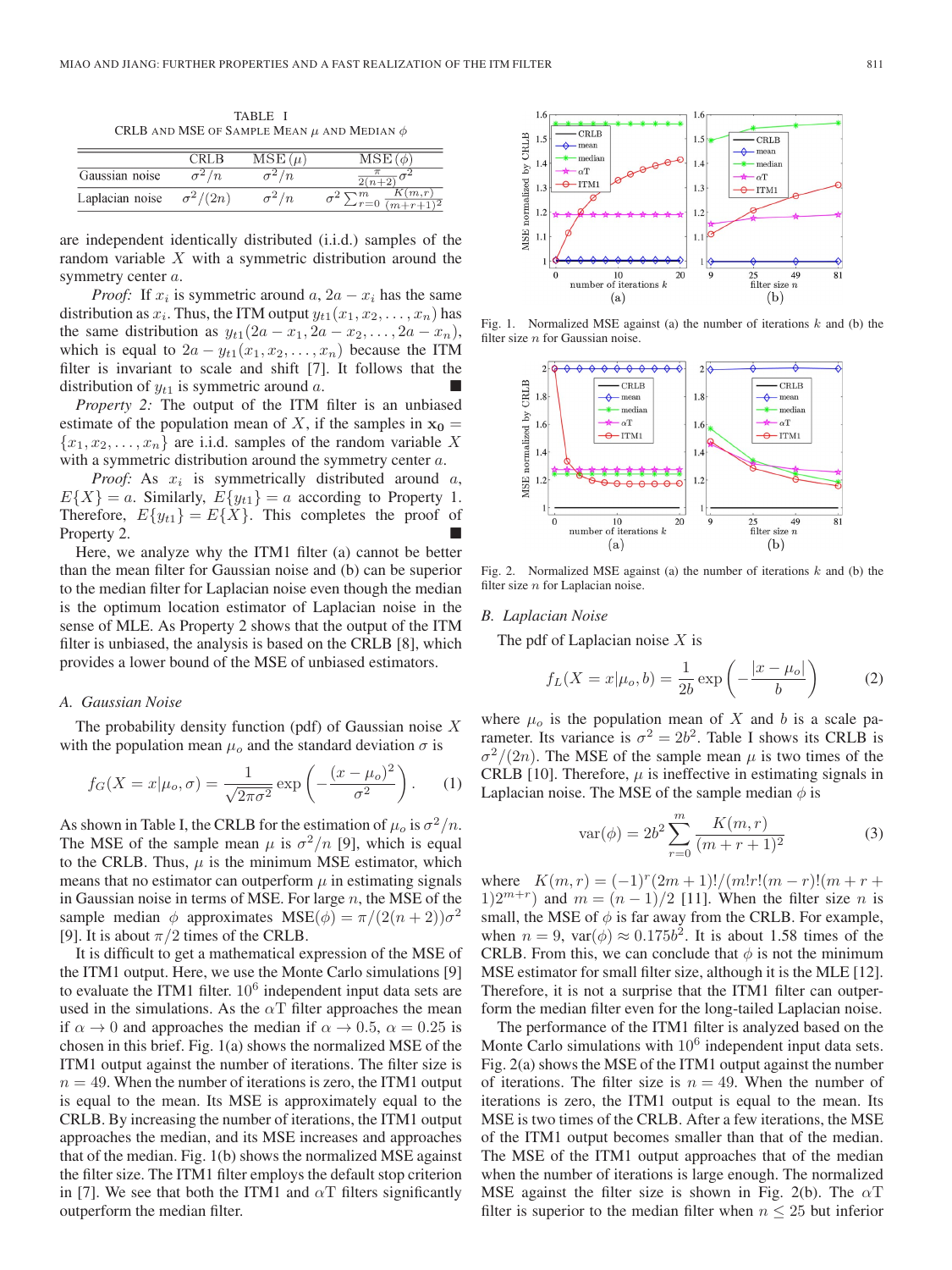when  $n > 25$ . The ITM1 filter uses the stop criterion in [7]. This stop criterion is a general criterion that is applied in all experiments in [7]. Although this stop criterion is not optimized for Laplacian noise, Fig. 2(b) shows that the ITM1 filter still outperforms the median filter.

# III. PROPOSED FITM FILTER

From the ITM algorithm (Algorithm 1), we see that all samples are visited in all iterations. This becomes a heavy burden when the filter size and the number of iterations are large. In order to reduce the computational burden, we propose an FITM filter by only visiting the untruncated samples in each iteration. This is enabled by the following proposition.

*Proposition 1:* Samples, once being truncated in an iteration of the ITM algorithm, must be truncated in all subsequent iterations.

*Proof:* Let  $\mathbf{x}_h = \{x_i | x_i > \mu\}$ ,  $n_h$  be the number of the samples in  $\mathbf{x}_h$ , and  $\delta_h = \frac{sum(\mathbf{x}_h - \mu)}{n_h}$  in the kth iteration. Let  $x_{i+}, \mu_+, \tau_+, n_{h+},$  and  $\delta_{h+}$  be the corresponding notations in the  $(k + 1)$ th iteration.

Assume a sample  $x_{iu}$  is truncated to the upper bound  $\mu + \tau$ in the kth iteration. Obviously,  $x_{iu+} = \mu + \tau$ , which has the maximum value in **x** in the  $(k + 1)$ th iteration. As  $\tau$  monotonically decreases [7],  $\tau_{+} < \tau$ , we have

$$
x_{iu+} > \mu_{+} + \tau_{+}, \qquad \text{if } \mu_{+} \le \mu. \tag{4}
$$

In the case of  $\mu_+ > \mu$ , from  $\tau = 2n_h \delta_h / n$  [7], we have

$$
\tau = \frac{2}{n} \sum_{x_i > \mu} (x_i - \mu) \ge \frac{2}{n} \sum_{x_i > \mu_+} (x_i - \mu_+ + \mu_+ - \mu). \tag{5}
$$

As at least one sample  $x_{iu}$  is truncated to the upper bound in the kth iteration, we have

$$
\frac{2}{n} \sum_{x_i > \mu_+} (x_i - \mu_+) > \frac{2}{n} \sum_{x_i > \mu_+} (x_{i+} - \mu_+) = \tau_+. \quad (6)
$$

Substituting (6) into (5) yields

$$
\tau > \tau_{+} + \frac{2n_{h+}}{n}(\mu_{+} - \mu). \tag{7}
$$

As  $\tau_{+} = 2n_{h+} \delta_{h+}/n$  [7], (7) becomes

$$
\tau > \tau_+ + \frac{\tau_+}{\delta_{h+}} (\mu_+ - \mu). \tag{8}
$$

As  $\delta_{h+} \leq x_{iu+} - \mu_+$ , we have  $\delta_{h+} \leq \tau_+$ , if

$$
x_{iu+} - \mu_+ \leq \tau_+.\tag{9}
$$

Therefore, under the condition of equation (9), equation (8) becomes

$$
\tau > \tau_+ + \mu_+ - \mu. \tag{10}
$$

Since  $x_{iu+} = \mu + \tau$ , equation (10) becomes

$$
x_{iu+} > \mu_+ + \tau_+.\tag{11}
$$

The conclusion (11) conflicts with (9). Hence, the condition (9) is not true, which means

$$
x_{iu+} > \mu_+ + \tau_+, \qquad \text{if } \mu_+ > \mu. \tag{12}
$$

From (4) and (12), we have

$$
x_{iu+} > \mu_+ + \tau_+.\tag{13}
$$

In the same way, we can prove that if a sample  $x_{il}$  is truncated to the lower bound  $\mu - \tau$  in the kth iteration

$$
x_{il+} < \mu_+ - \tau_+.\tag{14}
$$

Inequalities (13) and (14) prove Proposition 1.

Proposition 1 shows that all truncated samples must be truncated in the subsequent iterations. In other words, all truncated samples have the same values of either the lower or upper bound in all subsequent iterations. Therefore, we do not need to access such samples one by one. There is also no need to remember the positions of the truncated pixels. We only need to count the number of such samples and replace them by the constant  $\mu - \tau$  or  $\mu + \tau$  in all subsequent iterations. This leads to the FITM algorithm, which speeds up the truncation procedure by only visiting the untruncated samples. Let  $n_{\tau l}$  and  $n_{\tau u}$  be the numbers of the samples smaller than the lower bound and larger than the upper bound, respectively. The proposed FITM algorithm is shown as follows.

**Algorithm 2**: Truncation Procedure of the FITM Filter

**Input**:  $\mathbf{x_0} \Rightarrow \mathbf{x}, n_{\tau l} = 0, n_{\tau u} = 0$ ; **Output**:  $\mathbf{x}, b_l, b_u, n_{\tau l}$ , and  $n_{\tau u}$ ; 1 **do**

 $\mu = (sum(\mathbf{x}) + n_{\tau l}b_l + n_{\tau u}b_u)/n;$  $\tau = (sum(|\mathbf{x} - \mu|) + n_{\tau l}(\mu - b_l) + n_{\tau u}(b_u - \mu))/n;$  $b_l = \mu - \tau$ ,  $b_u = \mu + \tau$ ,  $\mathbf{x} = \{x_i | b_l \le x_i \le b_u\}$ , and update  $n_{\tau l}$  and  $n_{\tau u}$ ;

5 **while** *the stopping criterion* S *is violated*;

Comparing Algorithm 2 with Algorithm 1, we can find that both  $\mu$  and  $\tau$  computed in these two algorithms are the same. Therefore, the ITM and FITM filters have the same outputs. The difference is that in steps 2–4, Algorithm 2 only visits the untruncated samples, whereas Algorithm 1 visits all the samples in each iteration. This modification, enabled by Proposition 1, speeds up the ITM algorithm.

#### IV. COMPUTATIONAL COMPLEXITY

The computational complexity of the ITM and FITM filters can be measured by the times that all the samples are visited in the iterations. The visiting times are determined by two factors: a) the number of iterations  $N_s$  and b) the probability  $p_k$  of a sample being visited in the kth iteration. The number of iterations  $N<sub>s</sub>$  for both the ITM and FITM filters are the same because they utilize the same default stop criterion in [7]. The probability  $p_k$  is different for these two filters. For the ITM filter,  $p_k = 1$  because all the samples are visited in each iteration. For the FITM filter, only the untruncated samples are visited. Therefore,  $p_k$  monotonically decreases against the number of iterations.

We use the Monte Carlo simulations [9] to analyze the number of iterations  $N_s$ . Three types of noise, namely, Gaussian, Laplacian, and the uniform distributed noise, are employed. 10<sup>6</sup> independent input data sets are used in each experiment. The experimental results in Fig. 3 illustrate that the numbers of iterations, which are determined by the default stop criterion, of different noise types are approximately the same. Fig. 3 shows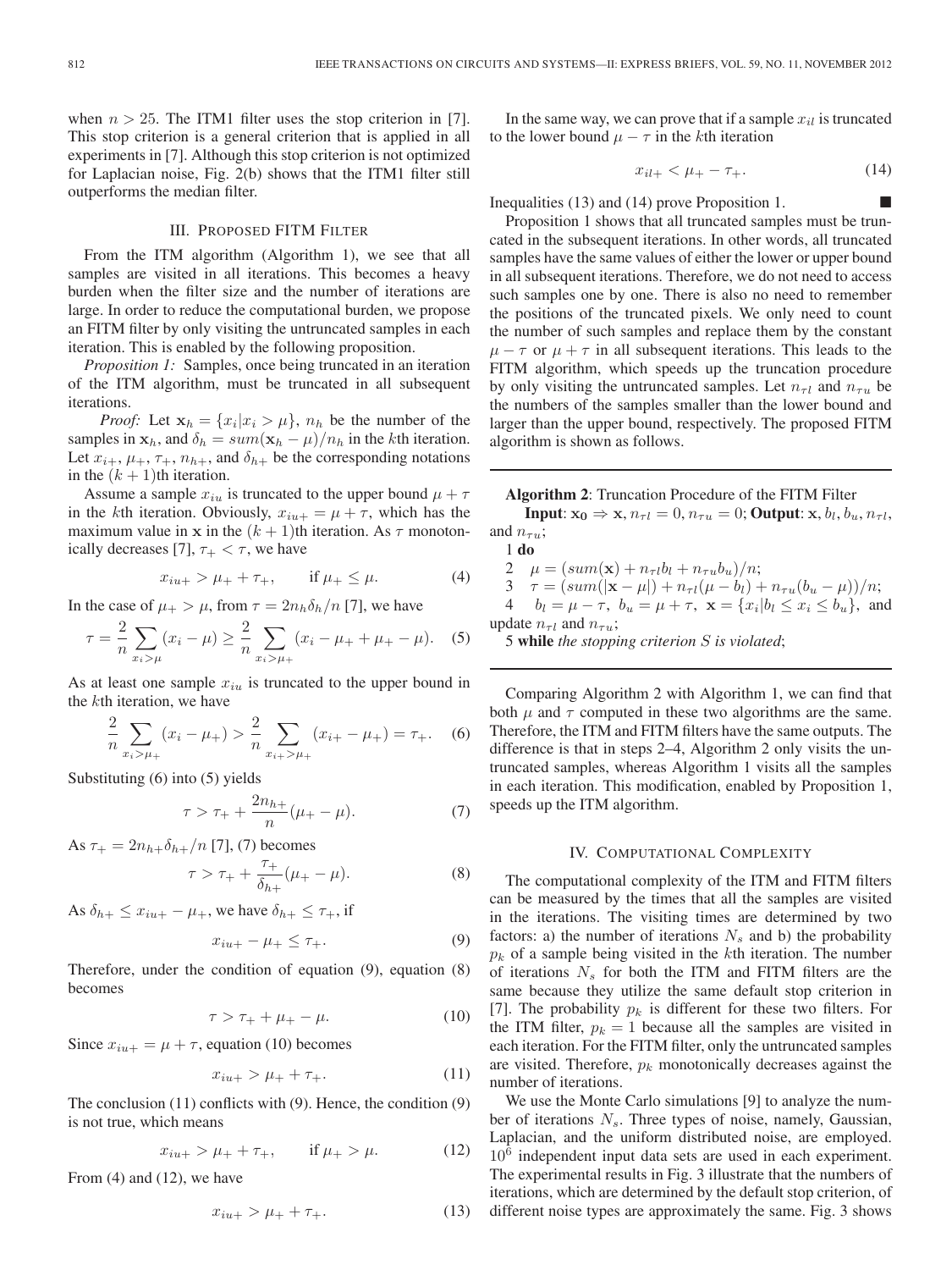

Fig. 3. Average number of iterations determined by the stop criterion in [7] against the filter size n.

that  $N_s$  is approximately a linear function of  $\sqrt{n}$ . Therefore, we use

$$
\hat{N}_s = \sqrt{n} - 1\tag{15}
$$

as an upper bound of  $N_s$ , which is plotted in Fig. 3.

For the ITM filter, as the probability of a sample being visited in the kth iteration is  $p_k = 1$ , the total visiting times of all the samples is  $\sum_{k=1}^{N_s} np_k = n(\sqrt{n-1})$ . Its computational an the samples is  $\sum_{k=1}^{\infty} n p_k = n(\sqrt{n-1})$ <br>complexity is  $\mathcal{O}(n(\sqrt{n}-1)) = \mathcal{O}(n\sqrt{n}).$ 

The FITM filter only visits the untruncated samples in each iteration. As the dynamic threshold  $\tau_k$  monotonically decreases [7], the probability of a sample within the range  $(\mu_{k-1} \tau_{k-1}, \mu_{k-1} + \tau_{k-1}$ ) decreases. Therefore, the probability of a sample being visited  $p_k$  decreases. In order to simplify the analysis of the probability  $p_k$ , we employ the uniform distributed noise as an example. The pdf of a uniform distributed random variable  $X$  is

$$
f_u(X = x) = \begin{cases} 1, & \text{if } -0.5 \le x \le 0.5 \\ 0, & \text{otherwise.} \end{cases}
$$
 (16)

From (16), we find the following lemma of  $\tau_k$ .

*Lemma 1:* When the filter size *n* is sufficiently large, the dynamic threshold  $\tau_k$  of X drawn from the uniform distribution (16) has a recurrence relation, i.e.,

$$
\tau_k = \tau_{k-1}(1 - \tau_{k-1}), \qquad k > 1 \tag{17}
$$

with  $\tau_1 = 0.25$ .

*Proof:* When the filter size *n* is sufficiently large, the sample mean is equal to the expectation of X, as  $\mu = E[X] =$ 0. The dynamic threshold of the first iteration is

$$
\tau_1 = \frac{1}{n} \sum_{i=1}^{n} |x_i - \mu| = E[|X|] = 0.25.
$$
 (18)

After the  $(k - 1)$ th iteration, X can be either untruncated or truncated. Only the samples within the range  $(\mu_{k-1} \tau_{k-1}, \mu_{k-1} + \tau_{k-1}$ ) are untruncated. Thus, the probability of a sample untruncated is  $2\tau_{k-1}$ , and the probability of truncation is  $1 - 2\tau_{k-1}$ . As the output of the FITM filter is unbiased,  $\mu_{k-1} = 0$ . The deviation of an untruncated sample from the mean is |x|, and that of a truncated sample is  $\tau_{k-1}$ . Therefore, the dynamic threshold of the kth iteration  $\tau_k$  is

$$
\tau_k = E[|X_{k-1}|] = (1 - 2\tau_{k-1})\tau_{k-1} + \int_{-\tau_{k-1}}^{\tau_{k-1}} |x| dx
$$
  
=  $\tau_{k-1}(1 - \tau_{k-1})$  (19)

where  $X_{k-1}$  is the random variable X after the  $(k-1)$ th iteration. Equations (18) and (19) complete the proof of (17).  $\Box$ 

Since  $\tau_k$  has the property in Lemma 1, the summation of  $\tau_k$ is constrained by the following lemma.

*Lemma 2:* The summation of the dynamic threshold  $\tau_k$ specified by (17) is bounded by two logarithm curves, i.e.,

$$
0.5\left(\ln\left(0.5m+1\right)\right) < \sum_{k=1}^{m} \tau_k < \ln(m+1). \tag{20}
$$

*Proof:* For  $k = 1$ , we have  $\tau_k = 0.25 < 1/(k+1)$ . For  $k > 1$ , we will prove  $\tau_k < 1/(k+1)$  is true under the assumption of  $\tau_{k-1} < 1/(k-1+1)$ . Let  $t = 1/\tau_{k-1}$ , and (17) yields  $\tau_k = (t-1)/t^2$ . Since  $t > k$ , we have

$$
\tau_k = \frac{t-1}{t^2} < \frac{t-1}{t^2 - 1} = \frac{1}{t+1} < \frac{1}{k+1}.\tag{21}
$$

This proves that

$$
\tau_k < 1/(k+1), \qquad k \ge 1. \tag{22}
$$

Therefore

$$
\sum_{k=1}^{m} \tau_i < \sum_{k=1}^{m} \frac{1}{k+1} < \int_{1}^{m+1} \frac{1}{x} dx = \ln(m+1). \tag{23}
$$

In the analogous way, it can be proved that

$$
\tau_k \ge 1/(2(k+1)), \qquad k \ge 1. \tag{24}
$$

Therefore

$$
\sum_{k=1}^{m} \tau_k \ge \sum_{k=1}^{m} \frac{1}{2(k+1)} > \int_{2}^{m+2} \frac{1}{2x} dx = 0.5 \ln(0.5m+1). \quad (25)
$$

Inequalities  $(23)$  and  $(25)$  complete the proof of  $(20)$ .

As only the untruncated samples are visited by the FITM algorithm, the probability of a sample being visited at the kth iteration is  $p_k = 2\tau_{k-1}$ , where we define  $\tau_0 = 0.5$ . Therefore, its computational complexity is  $\mathcal{O}(\sum_{k=1}^{\hat{N}_s} np_k)$  =  $\mathcal{O}(2n\sum_{k=1}^{\hat{N}_s}\tau_{k-1})$ . From (20), we can get that  $\mathcal{O}(\sum_{k=1}^{\hat{N}_s} \tau_{k-1}) = \mathcal{O}(\ln(\hat{N}_s))$ . Thus, the computational complexity of the FITM filter is  $\mathcal{O}(2n \ln(\hat{N}_s)) = \mathcal{O}(2n \ln(\sqrt{n} 1) = \mathcal{O}(n \ln(n))$ . It is smaller than that of the ITM filter and has the same order as the quick-sort algorithm.

The Monte Carlo simulations are also carried out to analyze the visiting times for the FITM filter when the filter size is not large enough. Experimental results in Fig. 4 illustrate that the average visiting times of a sample in the FITM filter is approximately a linear function of  $\ln n$ . Fig. 4 shows that

$$
\hat{N}_{\text{FITM}} = 0.7 \ln n \tag{26}
$$

is a close upper bound for the FITM filter for  $9 \le n \le 81$ . Therefore, the total visiting times of all the samples for the FITM filter is about  $0.7n \ln n$ . It is smaller than that of the quick-sort algorithm, which is approximately equal to  $2n \ln n$ [13]. The average visiting times for both the ITM and FITM filters are compared in Fig. 5. It is seen that the visiting times for the FITM filter are smaller than that for the ITM filter.